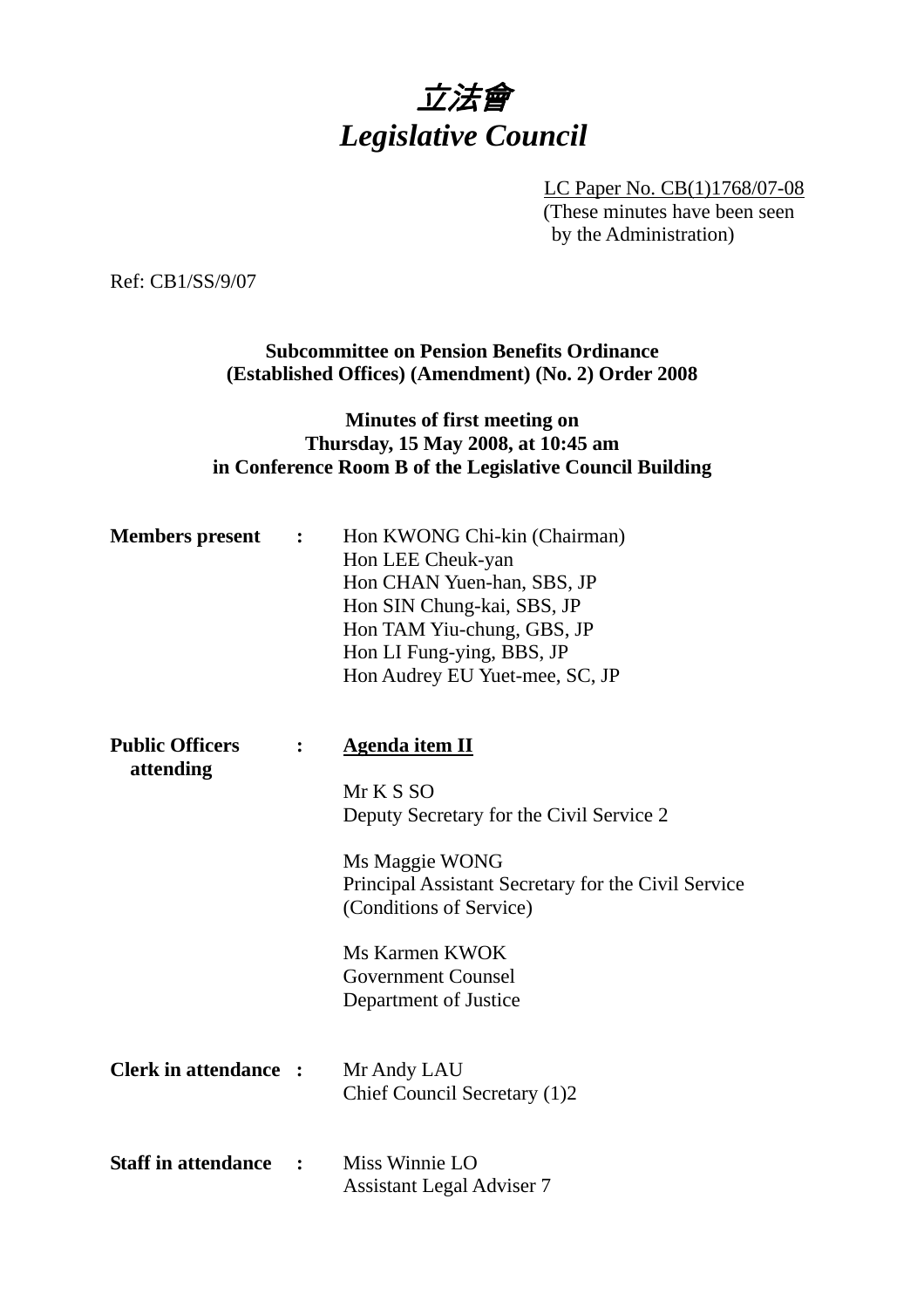#### Mr Noel SUNG Senior Council Secretary (1)4

#### Action

## **I Election of Chairman**

Mr LEE Cheuk-yan, the member who had the highest precedence among members of the Subcommittee, presided over the election of Chairman. Mr KWONG Chi-kin was nominated by Ms LI Fung-ying. The nomination was seconded by Miss CHAN Yuen-han. Mr KWONG accepted the nomination. There being no other nomination, Mr KWONG Chi-kin was elected Chairman.

| $\mathbf H$ | <b>Meeting with the Administration</b>  |                                                           |
|-------------|-----------------------------------------|-----------------------------------------------------------|
|             | (File Ref: CSBCR/PG/4-085-001/24 Pt. 12 | Legislative Council Brief                                 |
|             | LC Paper No. LS 78/07-08                | Legal<br>Service<br>Division<br>Report                    |
|             | LC Paper No. CB(1)1523/07-08(01)        | LN 104 of 2008 $-$ Pension                                |
|             |                                         | <b>Benefits</b><br>Ordinance                              |
|             |                                         | Offices)<br>(Established)                                 |
|             |                                         | (Amendment) (No. 2) Order<br>2008                         |
|             | LC Paper No. CB(1)1524/07-08            | Paper on Pension Benefits                                 |
|             |                                         | Ordinance<br>(Established                                 |
|             |                                         | Offices) (Amendment) (No.                                 |
|             |                                         | 2) Order 2008 prepared by                                 |
|             |                                         | Legislative Council<br>the                                |
|             |                                         | Secretariat<br>(Background                                |
|             |                                         | brief)                                                    |
|             | LC Paper No. CB(1)1523/07-08(02)        | Submission<br>from<br>Hong<br>Kong Civil Servants General |
|             |                                         | Union<br>Negotiation                                      |
|             |                                         | Committee                                                 |
|             | LC Paper No. CB(1)1523/07-08(03)        | Submission<br>from<br>Model                               |
|             |                                         | Scale 1 Staff Consultative                                |
|             |                                         | Council (Staff Side)                                      |
|             | LC Paper No. CB(1)1523/07-08(04)        | Submission<br>from<br>Hong                                |
|             |                                         | Kong Leisure and Cultural                                 |
|             |                                         | Services<br>Department                                    |
|             |                                         | <b>Employees General Union</b>                            |
|             | LC Paper No. CB(1)1523/07-08(05)        | Submission<br>from                                        |
|             |                                         | Property<br>Government                                    |
|             |                                         | <b>Attendants Association</b>                             |
|             | LC Paper No. CB(1)1523/07-08(06)        | Submission<br>from<br>Hong                                |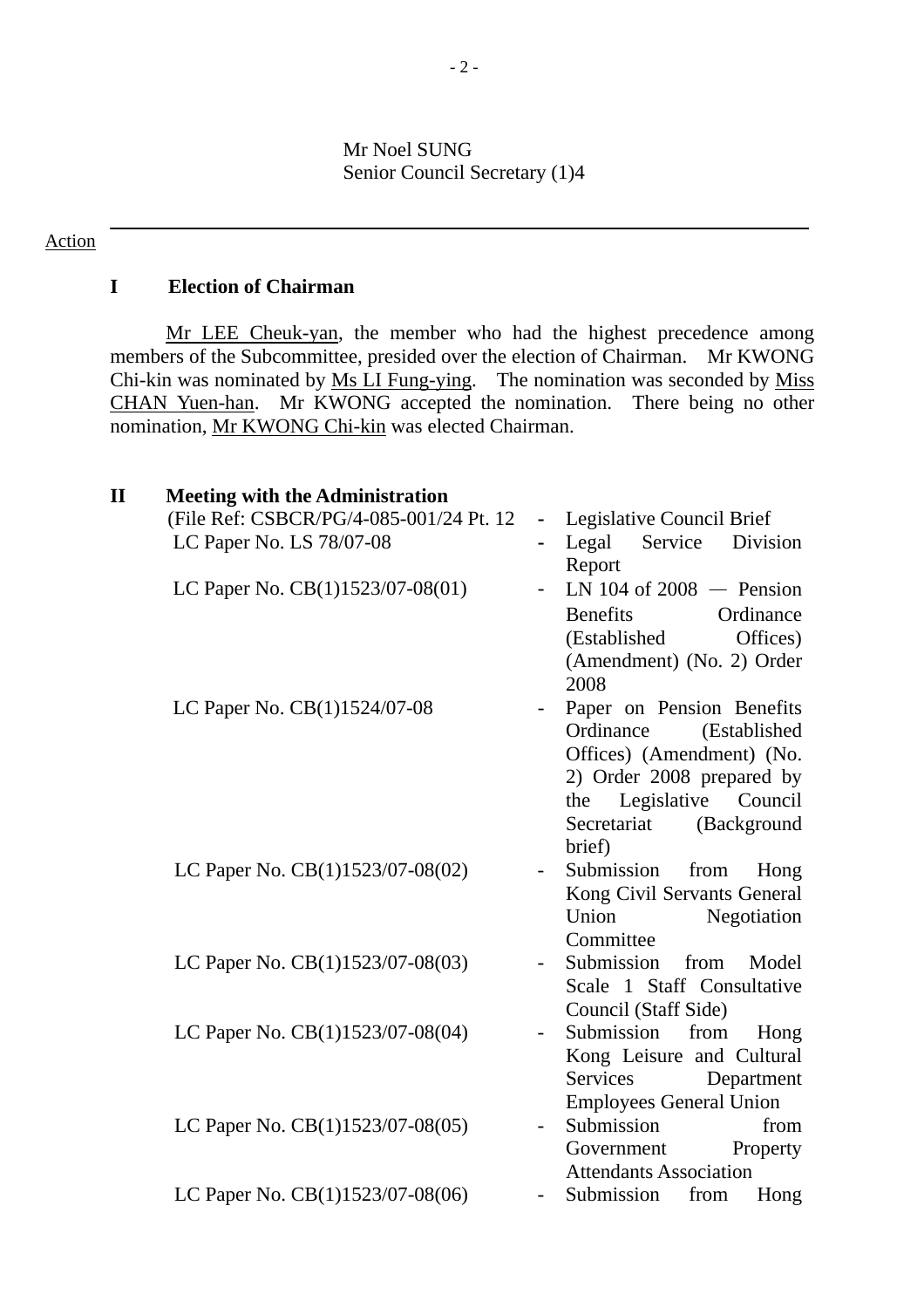Action

Association LC Paper No.  $CB(1)1523/07-08(08)$  - Submission from Hong Kong Government Water Supplies Department Employees Union (Chinese version only))

2. The Subcommittee deliberated (index of proceedings attached at **Annex**).

3. The Subcommittee noted the written submissions tabled at the meeting which were circulated to members through Lotus Notes after the meeting.

4. Members were concerned that MOD 1 staff would be subject to inter-departmental posting if they opted for Category A status, and the arrangement seemed to facilitate the Government's outsourcing of its services. When a service had been outsourced, the MOD 1 staff who had opted for Category A status might be transferred to another department without regard to their original stream of work, and they would not be able to object to taking up a job of a different stream. If the MOD 1 staff could not adapt to a new working environment in another department, they might not be allowed to revert to the original department.

5. Members were of the view that since the conversion decision was irrevocable, a longer option period should be allowed, or the MOD 1 staff should be allowed to opt for conversion of status at any time.

6. After deliberation, the Administration was requested to provide:

- (a) a paper providing information on the number of MOD 1 staff in the various grades/work streams in different Government departments, any surplus/shortage of MOD1 staff in these departments, and whether the departments had any plan to outsource the services currently performed by the six common grades of MOD 1 staff; and
- (b) details of the inter-departmental posting arrangements, e.g. written guidelines to ensure that MOD 1 staff of a particular work stream would not be posted to perform duties in another stream in another department, and the setting up of an appeal mechanism for MOD 1 staff who could not adapt to the new working environment of a different department to seek redress.

7. Members agreed that representatives of the relevant MOD 1 staff associations should be invited to attend the next Subcommittee meeting to present their views regarding the conversion proposal.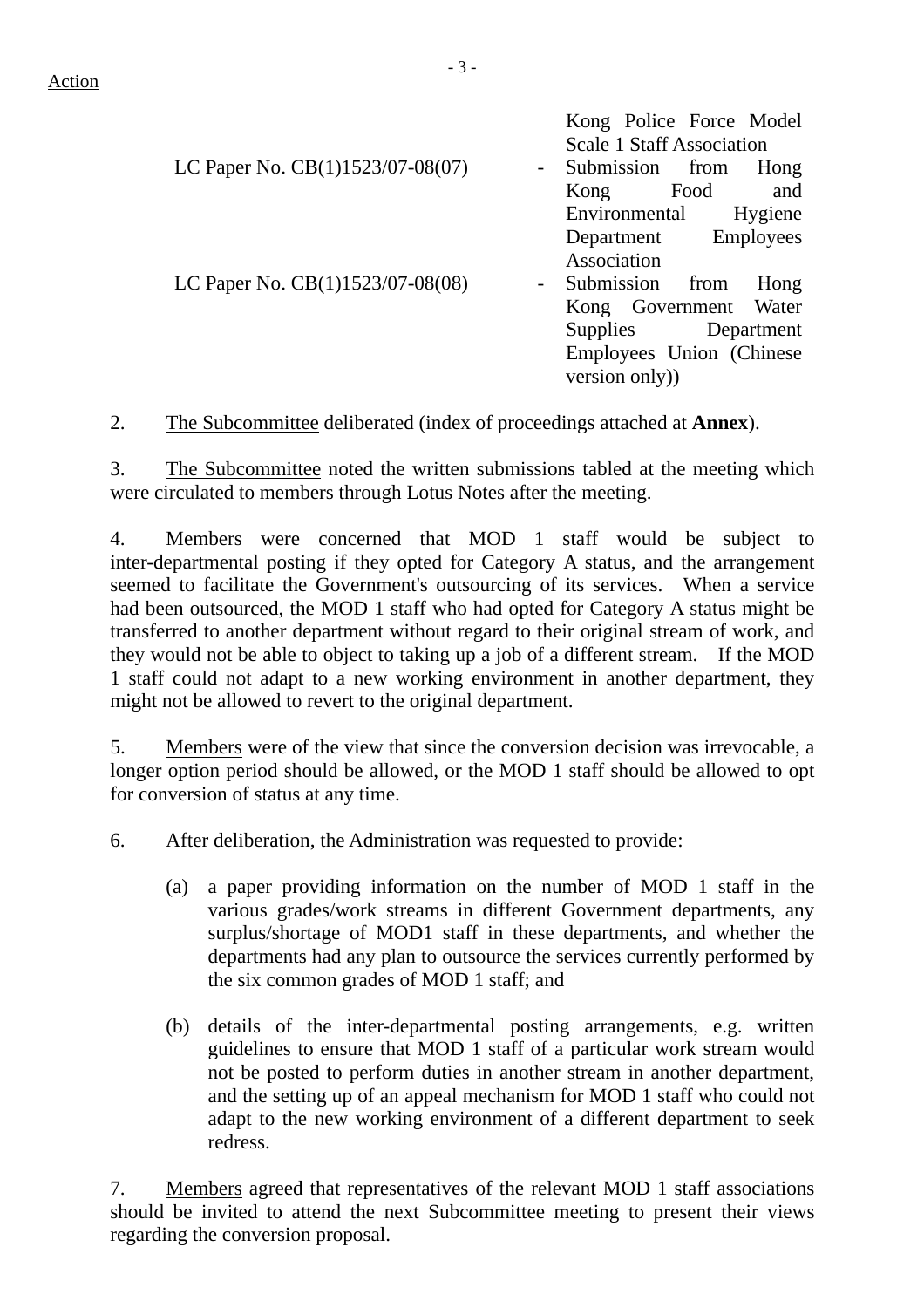# **III Any other business**

8. There being no other business, the meeting ended at 12:15 pm.

Council Business Division 1 Legislative Council Secretariat 3 June 2008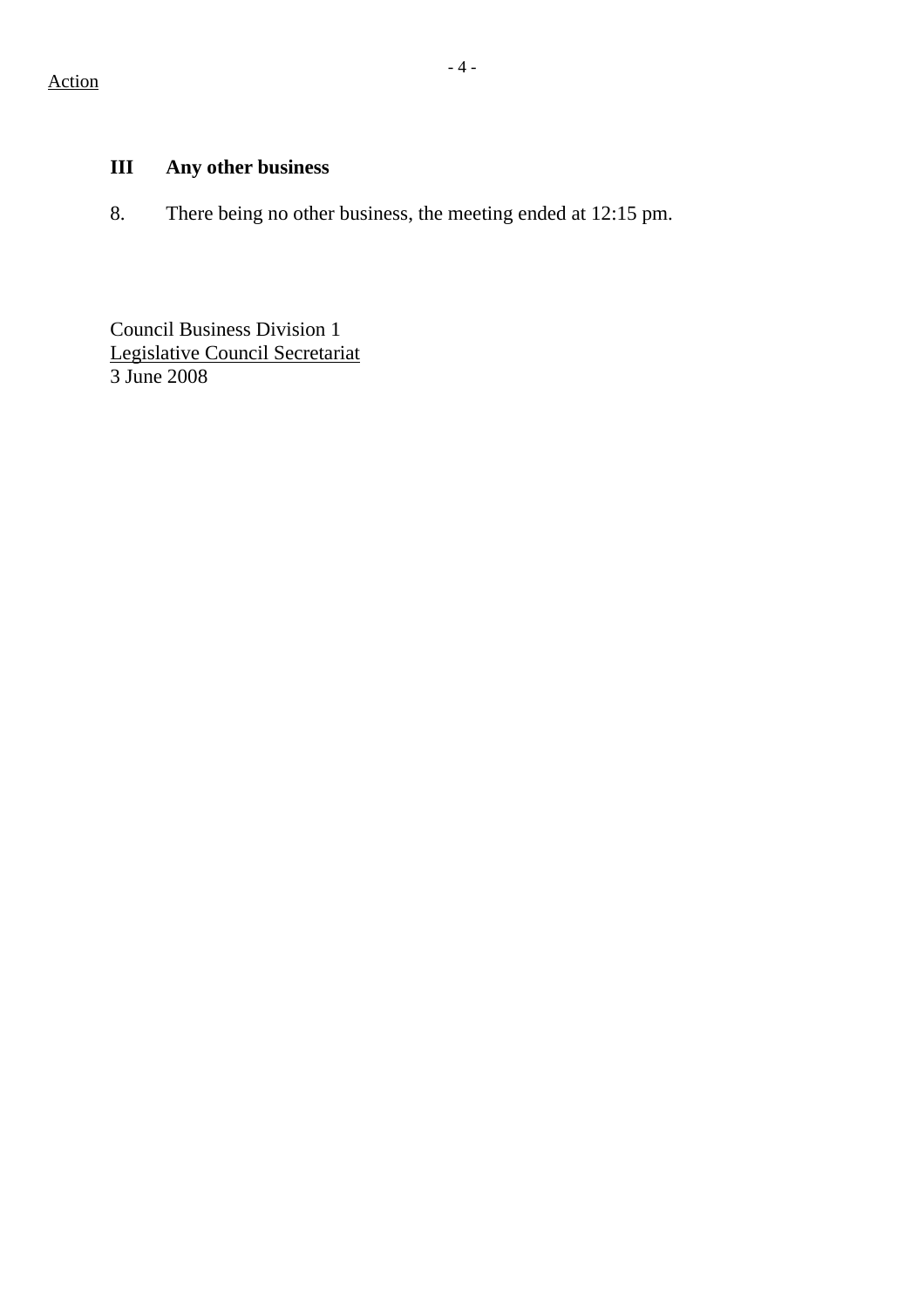## **Subcommittee on Pension Benefits Ordinance (Established Offices) (Amendment) (No. 2) Order 2008**

#### **Proceedings of the first meeting on Thursday, 15 May 2008, at 10:45 am in Conference Room B of the Legislative Council Building**

| <b>Time marker</b>                   | <b>Speaker</b>                                                                        | Subject(s)                                                                                                                                                                                                                                                                                                                                                                                                                                                                                                                                                                                                                                                                                                                                                                                                                                                                                                                                                                                                                                                                                                                                                                                                                                                                                                                                                                                                                                                                                     | <b>Action required</b> |  |  |
|--------------------------------------|---------------------------------------------------------------------------------------|------------------------------------------------------------------------------------------------------------------------------------------------------------------------------------------------------------------------------------------------------------------------------------------------------------------------------------------------------------------------------------------------------------------------------------------------------------------------------------------------------------------------------------------------------------------------------------------------------------------------------------------------------------------------------------------------------------------------------------------------------------------------------------------------------------------------------------------------------------------------------------------------------------------------------------------------------------------------------------------------------------------------------------------------------------------------------------------------------------------------------------------------------------------------------------------------------------------------------------------------------------------------------------------------------------------------------------------------------------------------------------------------------------------------------------------------------------------------------------------------|------------------------|--|--|
| Agenda Item I - Election of Chairman |                                                                                       |                                                                                                                                                                                                                                                                                                                                                                                                                                                                                                                                                                                                                                                                                                                                                                                                                                                                                                                                                                                                                                                                                                                                                                                                                                                                                                                                                                                                                                                                                                |                        |  |  |
| 000000 - 000144                      | Mr LEE Cheuk-yan<br>Members                                                           | Opening remarks and election of Chairman                                                                                                                                                                                                                                                                                                                                                                                                                                                                                                                                                                                                                                                                                                                                                                                                                                                                                                                                                                                                                                                                                                                                                                                                                                                                                                                                                                                                                                                       |                        |  |  |
|                                      |                                                                                       |                                                                                                                                                                                                                                                                                                                                                                                                                                                                                                                                                                                                                                                                                                                                                                                                                                                                                                                                                                                                                                                                                                                                                                                                                                                                                                                                                                                                                                                                                                |                        |  |  |
| 000145 - 000437                      | Administration                                                                        | Brief by the Administration                                                                                                                                                                                                                                                                                                                                                                                                                                                                                                                                                                                                                                                                                                                                                                                                                                                                                                                                                                                                                                                                                                                                                                                                                                                                                                                                                                                                                                                                    |                        |  |  |
| 000438 - 001204                      | Agenda Item II - Meeting with the Administration<br>Ms LI Fung-ying<br>Administration | Ms LI enquired whether measures would<br>be taken to allay Model Scale 1 (MOD 1)<br>staff's worry about inter-departmental<br>postings if they opted to convert to<br>Category A status, and whether more<br>incentives, apart from an increased leave<br>accumulation limit and so called better job<br>security, would be offered to MOD 1 staff<br>in opting for the change of status. Ms LI<br>further asked whether MOD 1 staff could<br>refuse to transfer to another department<br>under the inter-departmental posting<br>system.<br>The Deputy Secretary for the Civil Service<br>$\overline{2}$<br>(DSCS2)<br>explained<br>that<br>inter-departmental posting would<br>be<br>arranged only when there was a mismatch<br>in demand and supply of MOD 1 common<br>grade staff among the departments.<br>The<br>experience,<br>seniority,<br>skills<br>and<br>qualifications of the staff involved would<br>taken<br>consideration<br>when<br>be<br>into<br>inter-departmental posting was arranged,<br>and MOD 1 common grade staff appointed<br>to designated work streams would only be<br>deployed to posts of their respective<br>streams. The management would take<br>into account the views of the<br>staff<br>concerned<br>the<br>in<br>arranging<br>The<br>inter-departmental<br>postings.<br>conversion would provide enhanced job<br>security to the MOD 1 staff concerned in<br>that they could revert to their parent grade<br>if they failed to pass the trial bar after |                        |  |  |
|                                      |                                                                                       | transferring to another grade in the civil                                                                                                                                                                                                                                                                                                                                                                                                                                                                                                                                                                                                                                                                                                                                                                                                                                                                                                                                                                                                                                                                                                                                                                                                                                                                                                                                                                                                                                                     |                        |  |  |
|                                      |                                                                                       | service,<br>and<br>Public<br>the<br>Service<br>Commission would be consulted on any                                                                                                                                                                                                                                                                                                                                                                                                                                                                                                                                                                                                                                                                                                                                                                                                                                                                                                                                                                                                                                                                                                                                                                                                                                                                                                                                                                                                            |                        |  |  |
|                                      |                                                                                       | disciplinary actions against them.                                                                                                                                                                                                                                                                                                                                                                                                                                                                                                                                                                                                                                                                                                                                                                                                                                                                                                                                                                                                                                                                                                                                                                                                                                                                                                                                                                                                                                                             |                        |  |  |
| 001205 - 001957                      | Mr LEE Cheuk-yan                                                                      | Mr LEE opined that the inter-departmental                                                                                                                                                                                                                                                                                                                                                                                                                                                                                                                                                                                                                                                                                                                                                                                                                                                                                                                                                                                                                                                                                                                                                                                                                                                                                                                                                                                                                                                      |                        |  |  |

**Annex**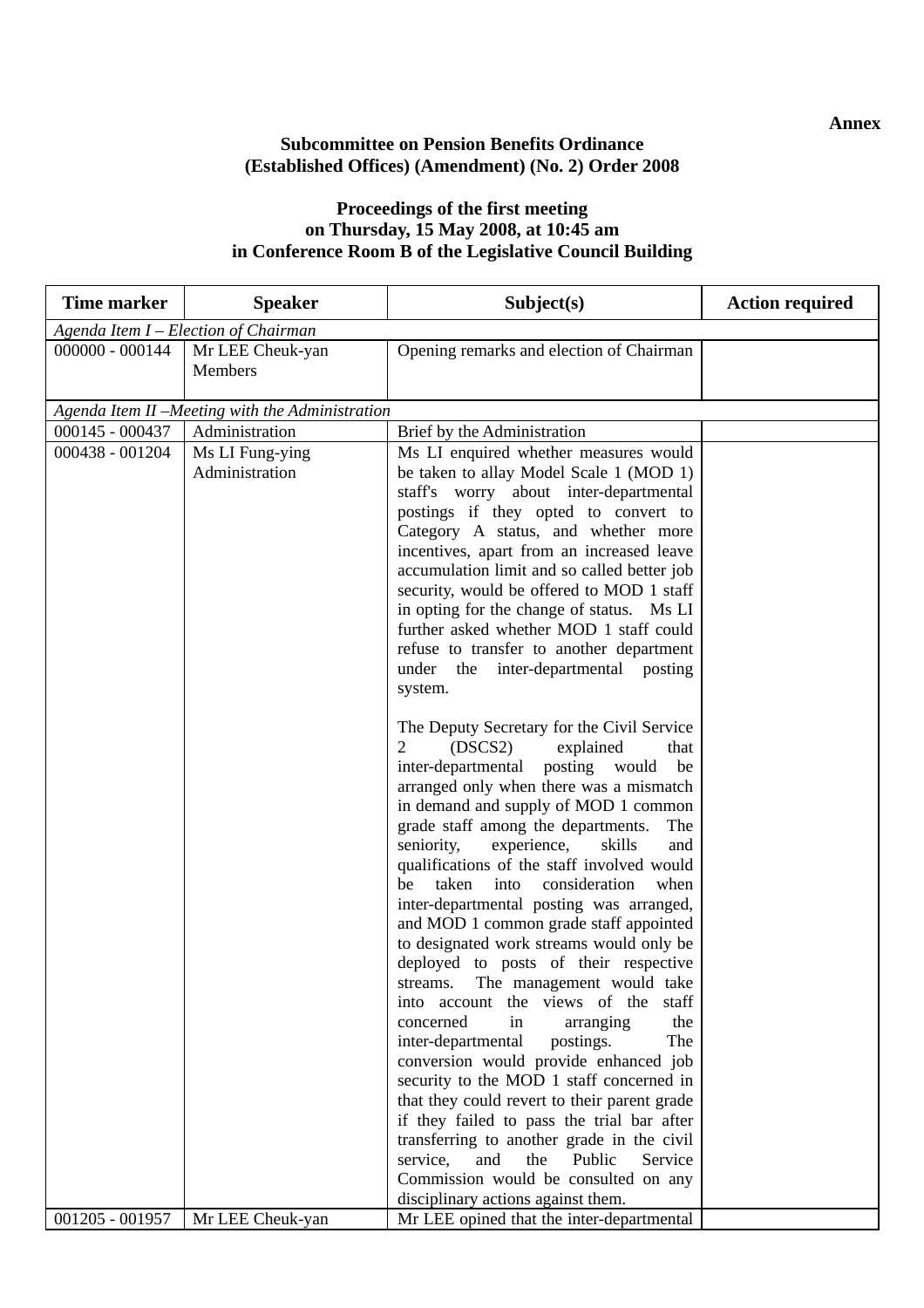| Time marker     | <b>Speaker</b>                       | Subject(s)                                                                                                                                                                                                                                                                                                                                                                                                                                                                                                                                                                                                                                                                                                                                                                  | <b>Action required</b> |
|-----------------|--------------------------------------|-----------------------------------------------------------------------------------------------------------------------------------------------------------------------------------------------------------------------------------------------------------------------------------------------------------------------------------------------------------------------------------------------------------------------------------------------------------------------------------------------------------------------------------------------------------------------------------------------------------------------------------------------------------------------------------------------------------------------------------------------------------------------------|------------------------|
|                 | Administration                       | posting arrangement was to facilitate the<br>Government in outsourcing its services.<br>After the services had been outsourced, the<br>MOD 1 staff who had opted for Category<br>A status might be transferred to another<br>department without regard to their original<br>stream of work.<br>Mr LEE enquired<br>whether the same leave earning rate was<br>applied to all Category A officers.                                                                                                                                                                                                                                                                                                                                                                            |                        |
|                 |                                      | DSCS2 responded that the conversion<br>proposal was not related to Government's<br>outsourcing policy. The surplus MOD 1<br>staff could not be posted to another<br>department if the latter had no shortage of<br>MOD 1 staff in the same grade. DCSC2<br>said that under the inter-departmental<br>posting arrangement, a MOD 1 common<br>grade staff of a particular stream would<br>only be deployed to a post of the same<br>grade and stream in another department,<br>and the Administration would further<br>explain the arrangements to the staff side<br>of MOD 1 Staff Consultative Council<br>(MOD 1 SCC). DSCS2 clarified that the<br>different streams of MOD 1 staff were not<br>specified under any law and such<br>classifications were made to facilitate |                        |
|                 |                                      | administrative arrangements.<br>The<br>Principal Assistant<br>Secretary<br>(Conditions of<br>Service) (PAS(COS))<br>supplemented that the leave entitlements<br>for civil servants appointed on or after 1<br>June 2000 were 14, 18 and 22 days a year<br>for officers with less than 10 years' service<br>at Master Pay Scale below Point 14<br>(including MOD 1), between Point 14 and<br>49, and on Directorate Pay<br>Scale<br>respectively.<br>The leave accumulation<br>limits for these officers were 28, 36 and 44<br>days respectively.                                                                                                                                                                                                                            |                        |
| 001958 - 002739 | Miss CHAN Yuen-han<br>Administration | Miss CHAN expressed concern that the<br>authority for the posting arrangement of<br>MOD 1 staff rested with the management<br>and MOD 1 staff would have no say on the<br>inter-departmental posting arrangement.<br>She asked if arrangements could be made<br>to allow a MOD 1 staff who could not<br>adapt to a new working environment in<br>another department to revert back to his<br>original post.<br>DSCS2 pointed out that many civil                                                                                                                                                                                                                                                                                                                            |                        |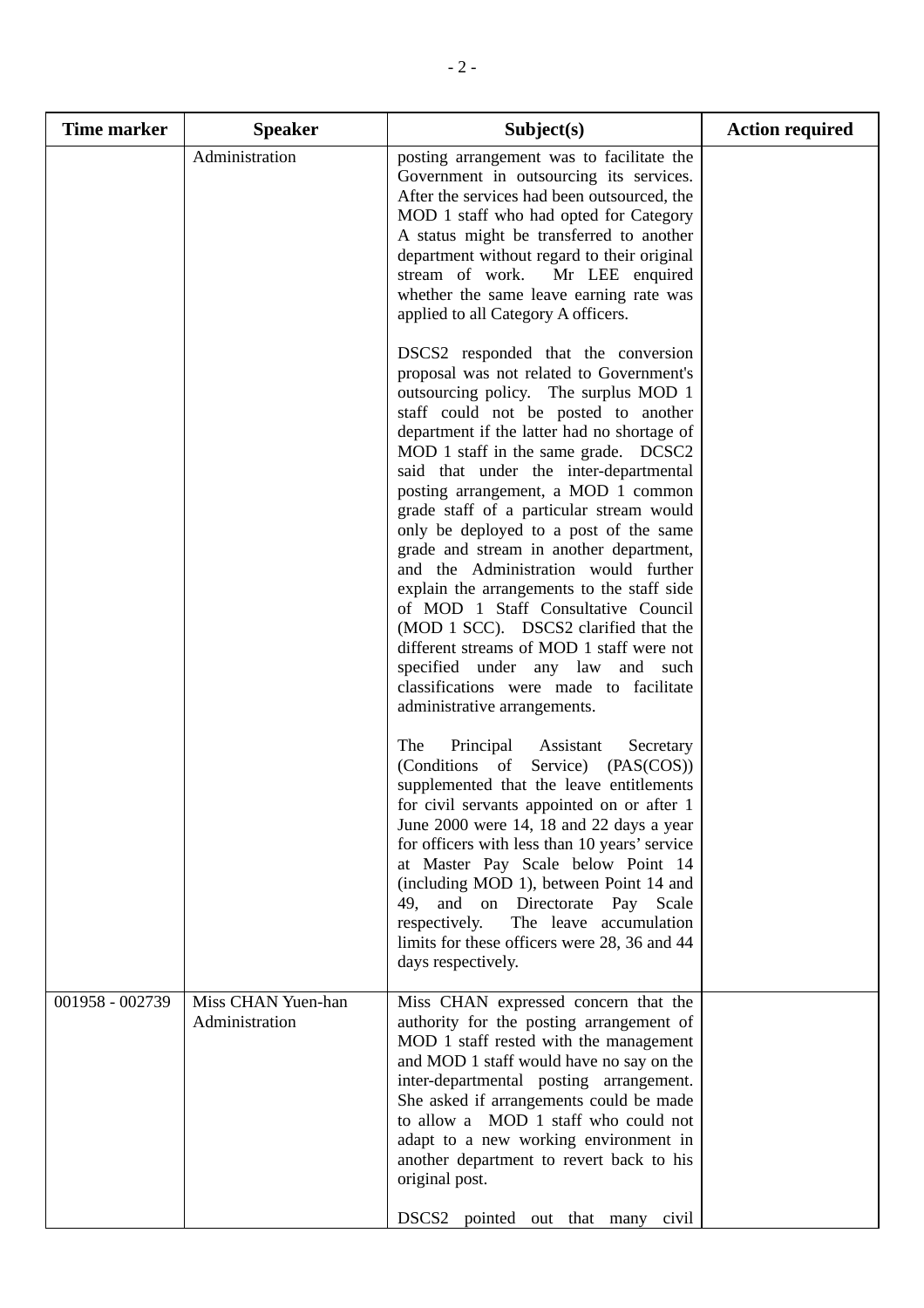| Time marker     | <b>Speaker</b>                     | Subject(s)                                                                                                                                                                                                                                                                                                                                                                                                                                                                                                                                                                                                                                                                                                                                                                                                                                                                                                                                                                                                                                                                                                                                                                                                                                                                                                                                                                                      | <b>Action required</b>                                                                                                                                                                        |
|-----------------|------------------------------------|-------------------------------------------------------------------------------------------------------------------------------------------------------------------------------------------------------------------------------------------------------------------------------------------------------------------------------------------------------------------------------------------------------------------------------------------------------------------------------------------------------------------------------------------------------------------------------------------------------------------------------------------------------------------------------------------------------------------------------------------------------------------------------------------------------------------------------------------------------------------------------------------------------------------------------------------------------------------------------------------------------------------------------------------------------------------------------------------------------------------------------------------------------------------------------------------------------------------------------------------------------------------------------------------------------------------------------------------------------------------------------------------------|-----------------------------------------------------------------------------------------------------------------------------------------------------------------------------------------------|
|                 |                                    | servants, including those in the general<br>grades, were subject to inter-departmental<br>postings, and the management would take<br>into consideration the experience, skills<br>and qualifications of the staff, and where<br>practicable, their preference in arranging<br>the postings. Whether a staff could adapt<br>to a new posting would be dealt with as<br>management issues, with a view to<br>optimizing the performance of a staff and<br>providing<br>a<br>harmonious<br>working<br>environment to civil servants.                                                                                                                                                                                                                                                                                                                                                                                                                                                                                                                                                                                                                                                                                                                                                                                                                                                               |                                                                                                                                                                                               |
| 002740 - 003455 | Mr TAM Yiu-chung<br>Administration | Mr TAM noted that the staff side of the<br>MOD 1 SCC had demanded for Category<br>A staff status for MOD 1 staff for many<br>He opined that consideration<br>years.<br>could be given to gradually improving the<br>conditions of employment for the staff,<br>e.g. enhanced leave earning rate, after the<br>conversion. He requested that a longer<br>period should be granted for MOD 1 staff<br>to consider whether they should opt for the<br>conversion of Category A status, as the<br>decision was irrevocable.<br>DSCS2 responded that in the absence of<br>any major change in the duties and skills<br>required of MOD 1 staff, there was no<br>justification to alter the terms<br>and<br>conditions of employment for MOD 1<br>staff, which had been improved over the<br>For example, the difference in<br>years.<br>salaries and incremental points between<br>grades in the MOD 1 Pay Scale and the<br>Master Pay Scale had been narrowed, the<br>conditioned working hours for MOD 1<br>staff had been reduced from 48 hours net<br>per week to 45 hours net per week in 1988.<br>The Standing Commission on Civil<br>Service Salaries and Conditions of Service<br>(Standing Commission) supported the<br>arrangements of the conversion proposal.<br>The Government would further consult the<br>MOD 1 SCC on the time allowed for<br>MOD 1 staff to opt for the conversion. |                                                                                                                                                                                               |
| 003456 - 004313 | Mr LEE Cheuk-yan<br>Administration | Mr LEE requested that the Administration<br>should provide (a) the number of MOD 1<br>staff in the various grades/work streams in<br>different<br>departments,<br>and<br>any<br>surplus/shortage of MOD1 staff in these<br>departments; and (b) written commitments<br>to ensure that, under the inter-departmental<br>posting arrangement, MOD 1 staff of a                                                                                                                                                                                                                                                                                                                                                                                                                                                                                                                                                                                                                                                                                                                                                                                                                                                                                                                                                                                                                                    | Administration<br>The<br>should<br>provide<br>(a)<br>the number of MOD 1<br>staff in the various<br>grades/ work streams<br>different<br>in<br>departments, and any<br>surplus/shortage<br>of |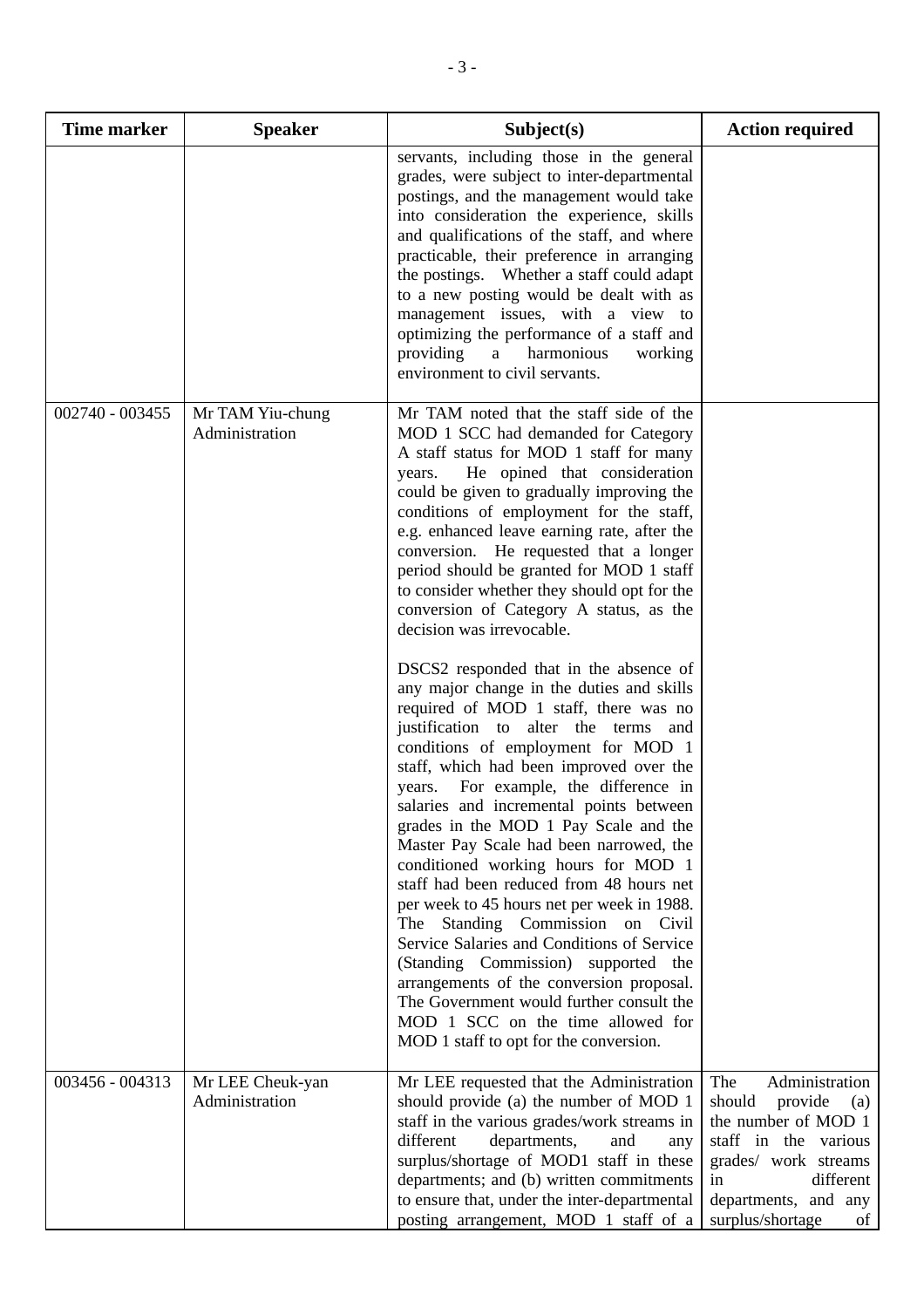| <b>Time marker</b> | <b>Speaker</b> | Subject(s)                                                                                                                                                                                                                                                                                                                                                                                                                                                                                                                                                                                                                                                                                                                                                                                                                                                                                                                                                                                                                                                                                                                                                                                                                                                                                                                                                                                                      | <b>Action required</b>                                                                                                                                                                                                                                                                                                                                    |
|--------------------|----------------|-----------------------------------------------------------------------------------------------------------------------------------------------------------------------------------------------------------------------------------------------------------------------------------------------------------------------------------------------------------------------------------------------------------------------------------------------------------------------------------------------------------------------------------------------------------------------------------------------------------------------------------------------------------------------------------------------------------------------------------------------------------------------------------------------------------------------------------------------------------------------------------------------------------------------------------------------------------------------------------------------------------------------------------------------------------------------------------------------------------------------------------------------------------------------------------------------------------------------------------------------------------------------------------------------------------------------------------------------------------------------------------------------------------------|-----------------------------------------------------------------------------------------------------------------------------------------------------------------------------------------------------------------------------------------------------------------------------------------------------------------------------------------------------------|
|                    |                | particular work stream would not be<br>posted to perform duties in another stream<br>in another department. Mr LEE opined<br>that when the Government outsourced its<br>services, there would be a surplus of MOD<br>1 staff leading to a mismatch of the<br>demand and supply of MOD 1 staff. Mr<br>LEE also enquired about the leave earning<br>rate for MOD 1 staff. He was of the view<br>that MOD 1 staff who joined the civil<br>service before 1 June 2000 and had<br>worked in the civil service for 10 or more<br>years should be granted 31 days leave a<br>year.                                                                                                                                                                                                                                                                                                                                                                                                                                                                                                                                                                                                                                                                                                                                                                                                                                     | MOD1 staff in these<br>departments. and<br>(b) details<br>- of<br>the<br>inter-departmental<br>posting arrangements,<br>e.g. written guidelines<br>to ensure that MOD 1<br>staff of a particular<br>work stream would not<br>be posted to perform<br>duties<br>in<br>another<br>in<br>another<br>stream<br>department, and the<br>setting up of an appeal |
|                    |                | DSCS <sub>2</sub><br>undertook<br>provide<br>to<br>the<br>Subcommittee with information regarding<br>the different grades and work streams of<br>MOD 1 staff. PAS(COS) explained that<br>the leave earning rates for MOD 1 staff<br>and officers on Master Pay Scale below<br>Salary Point 14, who had 10 or more years<br>of service appointed on local terms before<br>1 January 1999, were 22 days and 31 days<br>a year respectively. However, MOD 1<br>staff and staff on Master Pay Scale below<br>Salary Point 14, who were appointed on or<br>after 1 June 2000, enjoyed the same leave<br>earning rate i.e. 14 days a year for officers<br>with less than 10 years' service or 18 days<br>a year for officers with 10 or more years'<br>service. PAS(COS) reiterated that since<br>the duties and skills required of MOD1<br>staff had not changed, and the recent Pay<br>Trend Survey showed that the leave<br>benefit of MOD 1 staff in the civil service<br>comparable<br>that of their<br>to<br>was<br>counterparts performing similar jobs in the<br>private sector, there was no justification to<br>change the existing leave earning rate for<br>MOD 1 staff.<br>Mr LEE enquired whether there was any<br>plan to convert all MOD 1 staff into<br>officers under the Master Pay Scale.<br>DSCS <sub>2</sub><br>responded<br>that<br>the<br>current<br>conversion proposal was made after years | mechanism for MOD 1<br>staff who could not<br>adapt<br>to<br>the<br>new<br>working environment<br>different<br>of<br>a<br>department<br>seek<br>to<br>redress.                                                                                                                                                                                            |
|                    |                | of discussion with the staff side of the<br>MOD 1 SCC and careful consideration by<br>the Government on the terms<br>and<br>conditions of employment of MOD 1 staff.<br>At present, there was no plan to migrate all<br>MOD1 staff to the Master Pay Scale, and<br>change the terms and conditions of service                                                                                                                                                                                                                                                                                                                                                                                                                                                                                                                                                                                                                                                                                                                                                                                                                                                                                                                                                                                                                                                                                                   |                                                                                                                                                                                                                                                                                                                                                           |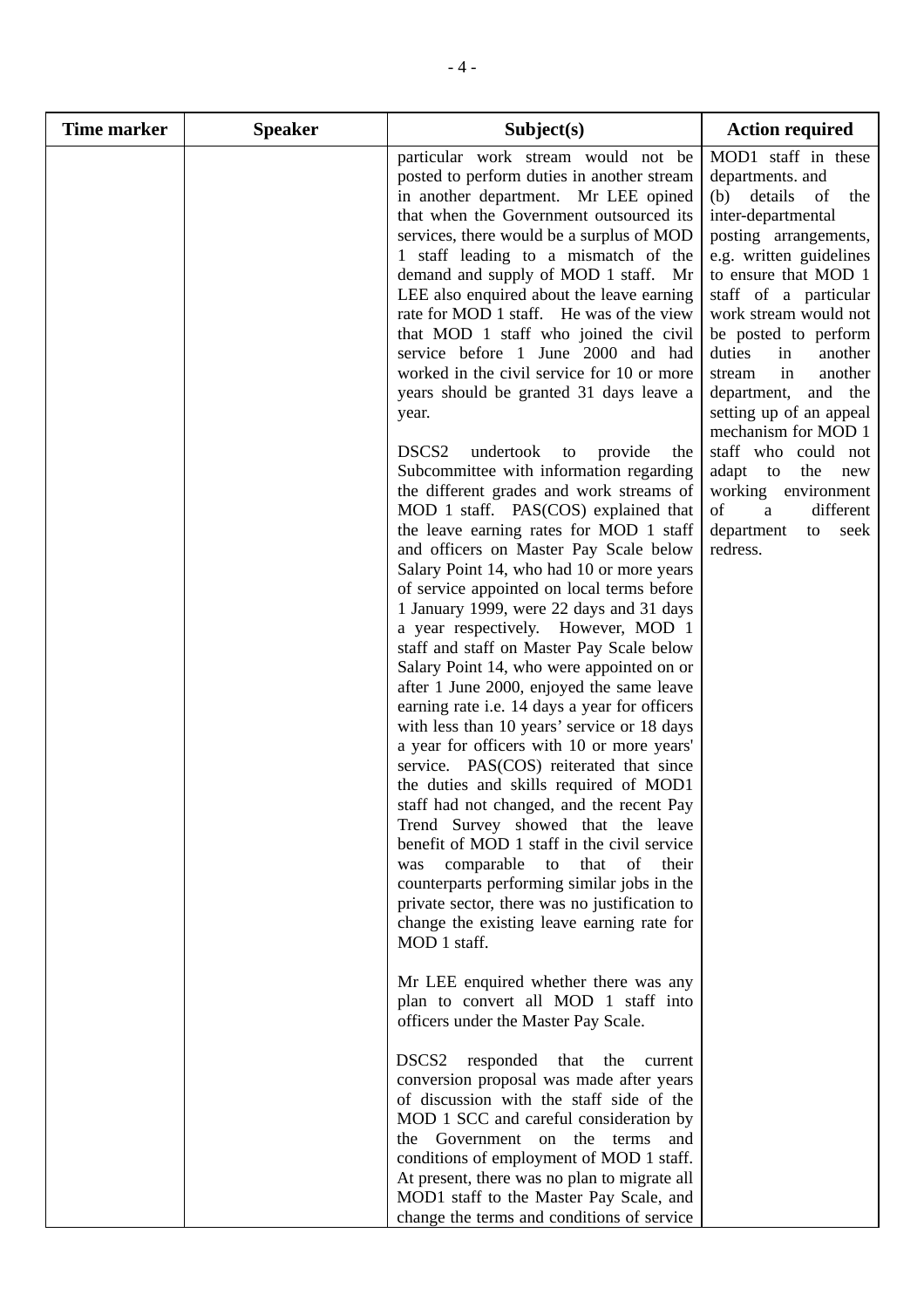| <b>Time marker</b> | <b>Speaker</b>                       | Subject(s)                                                                                                                                                                                                                                                                                                                                                                                                                                                                                                                                                                                                                                                                                                                                                                                                                                                                                                                                                                               | <b>Action required</b> |
|--------------------|--------------------------------------|------------------------------------------------------------------------------------------------------------------------------------------------------------------------------------------------------------------------------------------------------------------------------------------------------------------------------------------------------------------------------------------------------------------------------------------------------------------------------------------------------------------------------------------------------------------------------------------------------------------------------------------------------------------------------------------------------------------------------------------------------------------------------------------------------------------------------------------------------------------------------------------------------------------------------------------------------------------------------------------|------------------------|
|                    |                                      | of MOD 1 staff.                                                                                                                                                                                                                                                                                                                                                                                                                                                                                                                                                                                                                                                                                                                                                                                                                                                                                                                                                                          |                        |
| 004314 - 005034    | Ms LI Fung-ying<br>Administration    | Ms LI asked whether the Administration<br>would waive the deadline for MOD 1 staff<br>to opt for conversion so that MOD 1 staff<br>could apply to change their status at any<br>time. Ms LI opined that consideration<br>should be given to gradually converting<br>MOD 1 staff into grades under the Master<br>Pay Scale, and improving the employment<br>terms and conditions of MOD 1 staff to<br>conform with those for officers under the<br>Master Pay Scale of similar grades and<br>years of service. Ms LI requested that the<br>Administration should list out the specific<br>work streams of the existing 10 000 MOD<br>1 staff posts.                                                                                                                                                                                                                                                                                                                                       |                        |
|                    |                                      | DSCS2 reiterated that in the absence of<br>any change to the duties and skills of<br>MOD 1 staff, there was no justification to<br>change the terms and conditions of<br>employment for<br>the<br>staff.<br>The<br>Administration and staff side of MOD 1<br>SCC considered that in order to ensure<br>stability and consistency, a deadline had to<br>be set for MOD 1 staff to opt for the<br>conversion of status. The Government<br>would further consult the staff side of the<br>MOD 1 SCC regarding the length of the<br>option period.                                                                                                                                                                                                                                                                                                                                                                                                                                           |                        |
| 005035 - 005835    | Miss CHAN Yuen-han<br>Administration | <b>Miss</b><br><b>CHAN</b><br>opined<br>that<br>better<br>arrangements should be made for the<br>inter-departmental posting system, e.g.<br>guidelines should be laid down for a MOD<br>1 staff to seek another posting under the<br>inter-departmental posting system if he<br>could not adapt to the new working<br>environment in a different department.<br>DSCS2 reiterated that inter-departmental<br>posting of MOD 1 common grade staff<br>would only be effected when there was a<br>mismatch of supply and demand of such<br>staff in different departments and the<br>experience, skills and qualifications of<br>staff would be taken into consideration.<br>When a staff was found unable to adapt to<br>a new job, the Heads of Department would<br>take steps to assist the MOD 1 staff<br>concerned, e.g. provide further training for<br>the staff or re-deploy the staff to another<br>The Government would further<br>post.<br>consult the staff side of MOD 1 SCC on |                        |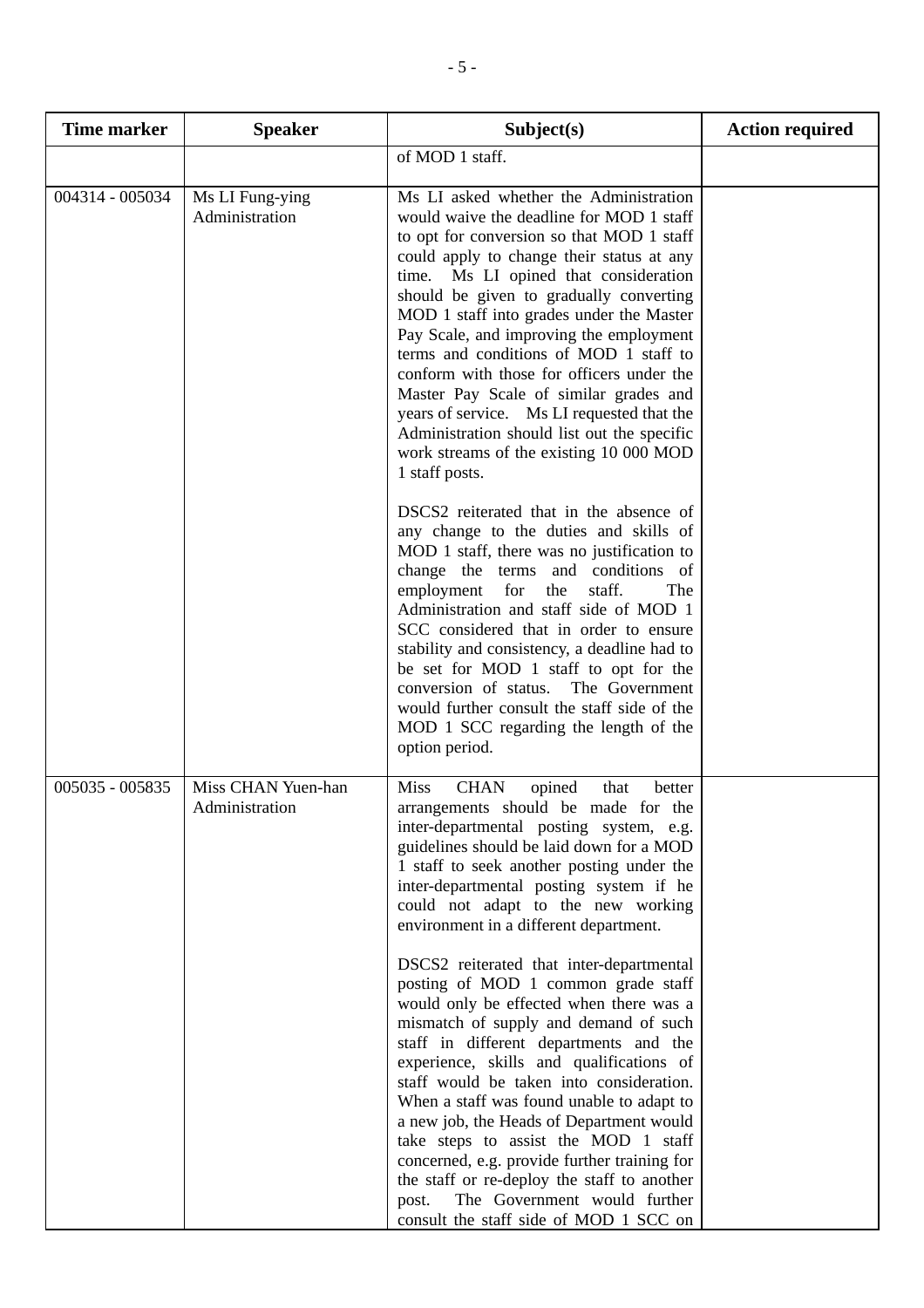| <b>Time marker</b> | <b>Speaker</b>                       | Subject(s)                                                                                                                                                                                                                                                                                                                                                                                                                                                                                                                                                                                                                                                                                                                                                                                                                                                                                                                                                                                                                                                                     | <b>Action required</b> |
|--------------------|--------------------------------------|--------------------------------------------------------------------------------------------------------------------------------------------------------------------------------------------------------------------------------------------------------------------------------------------------------------------------------------------------------------------------------------------------------------------------------------------------------------------------------------------------------------------------------------------------------------------------------------------------------------------------------------------------------------------------------------------------------------------------------------------------------------------------------------------------------------------------------------------------------------------------------------------------------------------------------------------------------------------------------------------------------------------------------------------------------------------------------|------------------------|
|                    |                                      | inter-departmental<br>the<br>posting<br>arrangements, including the issue of<br>guidelines for deployment of MOD 1<br>common grade staff under the system.                                                                                                                                                                                                                                                                                                                                                                                                                                                                                                                                                                                                                                                                                                                                                                                                                                                                                                                     |                        |
| 005836 - 010123    | Chairman                             | The Chairman expressed concern that<br>MOD 1 staff who were subject to frequent<br>inter-departmental posting might be forced<br>He opined that an appeal<br>to resign.<br>system should be established for MOD 1<br>staff who could not adapt to the new<br>working environment of a<br>different<br>department to seek redress.                                                                                                                                                                                                                                                                                                                                                                                                                                                                                                                                                                                                                                                                                                                                              |                        |
| 010124 - 010602    | Mr LEE Cheuk-yan<br>Administration   | In response to Mr LEE's enquiry, DSCS2<br>stated that currently only MOD1 staff in<br>the general grade, i.e. Supplies Attendant,<br>were subject to inter-departmental posting;<br>other MOD1 staff in the six common<br>grades and four departmental grades were<br>only subject to postings within their<br>respective<br>departments.<br>Upon<br>implementation<br>of<br>the<br>conversion<br>proposal, inter-departmental posting would<br>be arranged only when there was a surplus<br>of MOD 1 common grade staff in one<br>department and a shortage of MOD1 staff<br>of the same grade and work stream (if<br>applicable) in another department.<br>Mr LEE enquired about the fall-back<br>arrangements if no MOD 1 staff opted for<br>the new status.<br>DSCS2 responded that the conversion<br>proposal was drawn up in response to<br>request of the staff side of the MOD 1<br>SCC and after assessment of the future<br>manpower requirement of MOD 1 staff.<br>MOD 1 staff were given the option to<br>change their status or remain as Category<br>B officers. |                        |
| $010603 - 010656$  | Chairman                             | The Chairman opined that more incentives<br>and measures to address MOD 1 staff's<br>concerns should be provided in order to<br>ensure the success of the conversion<br>exercise.                                                                                                                                                                                                                                                                                                                                                                                                                                                                                                                                                                                                                                                                                                                                                                                                                                                                                              |                        |
| 010657 - 011243    | Miss CHAN Yuen-han<br>Administration | Miss CHAN enquired whether currently<br>there was a surplus of manpower in any of<br>the MOD 1 grades; and if not, the reason<br>for the need of an inter-departmental<br>posting mechanism.<br>DSCS2 responded that based on the                                                                                                                                                                                                                                                                                                                                                                                                                                                                                                                                                                                                                                                                                                                                                                                                                                              |                        |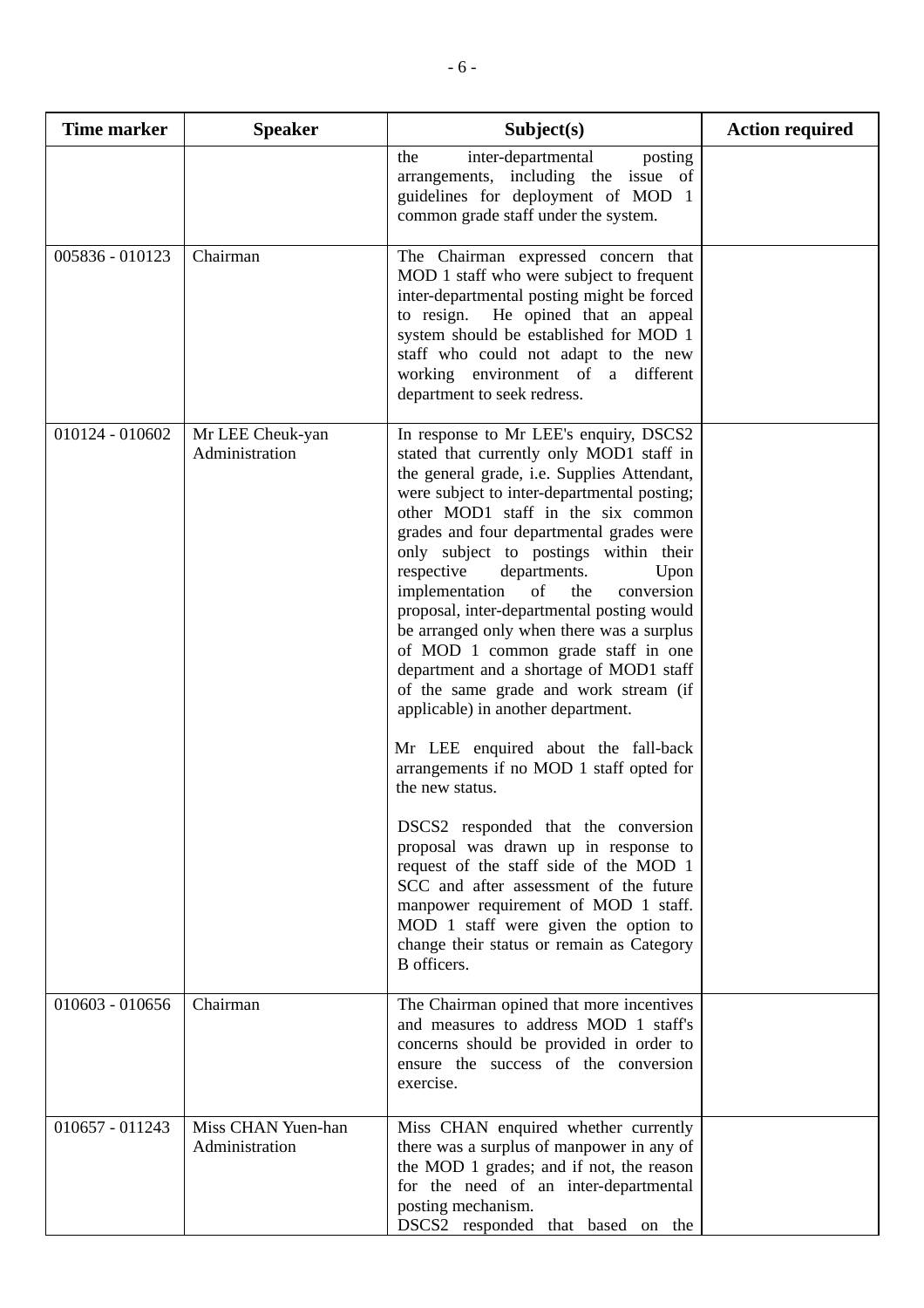| <b>Time marker</b> | <b>Speaker</b>                       | Subject(s)                                                                                                                                                                                                                                                                                                                                                                                                                                                                                                                                                                                                                                                                                                                    | <b>Action required</b>                                                                                                                                                                                 |
|--------------------|--------------------------------------|-------------------------------------------------------------------------------------------------------------------------------------------------------------------------------------------------------------------------------------------------------------------------------------------------------------------------------------------------------------------------------------------------------------------------------------------------------------------------------------------------------------------------------------------------------------------------------------------------------------------------------------------------------------------------------------------------------------------------------|--------------------------------------------------------------------------------------------------------------------------------------------------------------------------------------------------------|
|                    |                                      | assessment of the manpower requirements<br>of MOD 1 grades, there was no surplus<br>manpower in MOD1 common grades at<br>present and in the foreseeable future.<br>The<br>inter-departmental<br>posting<br>included<br>arrangement<br>was<br>in<br>the<br>conversion proposal to provide flexibility<br>for the management in deployment of<br>staff.                                                                                                                                                                                                                                                                                                                                                                         |                                                                                                                                                                                                        |
| 011244 - 011502    | Ms LI Fung-ying<br>Administration    | Ms LI pointed out that it was stated in<br>of LC<br>paragraph<br>$6\overline{6}$<br>Paper<br>No.<br>$CB(1)1129/07-08(04)$ that there would be<br>a mismatch between demand and supply of<br>MOD 1 staff at departmental level.<br>reiterated<br>DSCS <sub>2</sub><br>that<br>the<br>inter-departmental posting arrangement<br>was included in the conversion proposal to<br>cater for possible mismatch of MOD 1<br>common grade staff situations.<br>Mr LEE asked whether all Category A<br>officers were subject to inter-departmental<br>posting.<br>DSCS2 responded that different grades of<br>officers were subject to different posting<br>arrangements irrespective of whether they<br>were Category A or B officers. |                                                                                                                                                                                                        |
| 011503 - 011755    | Mr LEE Cheuk-yan<br>Administration   | Mr LEE asked whether the Administration<br>would<br>consider<br>withdrawing<br>the<br>inter-departmental posting condition from<br>the conversion proposal in view of the<br>grave concern of some staff associations.<br>Mr LEE suggested and members agreed<br>that representatives from the relevant staff<br>associations should be invited to attend the<br>Subcommittee meeting to express their<br>views about the conversion proposal.<br>DSCS2 responded that the conversion<br>proposal was offered as a total package to<br>MOD 1 staff to opt for a change of status<br>on an entirely voluntary basis.                                                                                                           |                                                                                                                                                                                                        |
| 011756 - 012424    | Miss CHAN Yuen-han<br>Administration | <b>Miss</b><br><b>CHAN</b><br>the<br>requested<br>that<br>Administration should provide information<br>as to whether Government departments<br>had any plan to outsource the services<br>currently performed by the six common<br>grades of MOD 1 staff.<br>DSCS2<br>undertook to provide<br>the                                                                                                                                                                                                                                                                                                                                                                                                                              | Administration<br>The<br>should<br>provide<br>information<br><b>as</b><br>to<br>whether<br>Government<br>departments had any<br>plan to outsource the<br>services<br>currently<br>performed by the six |